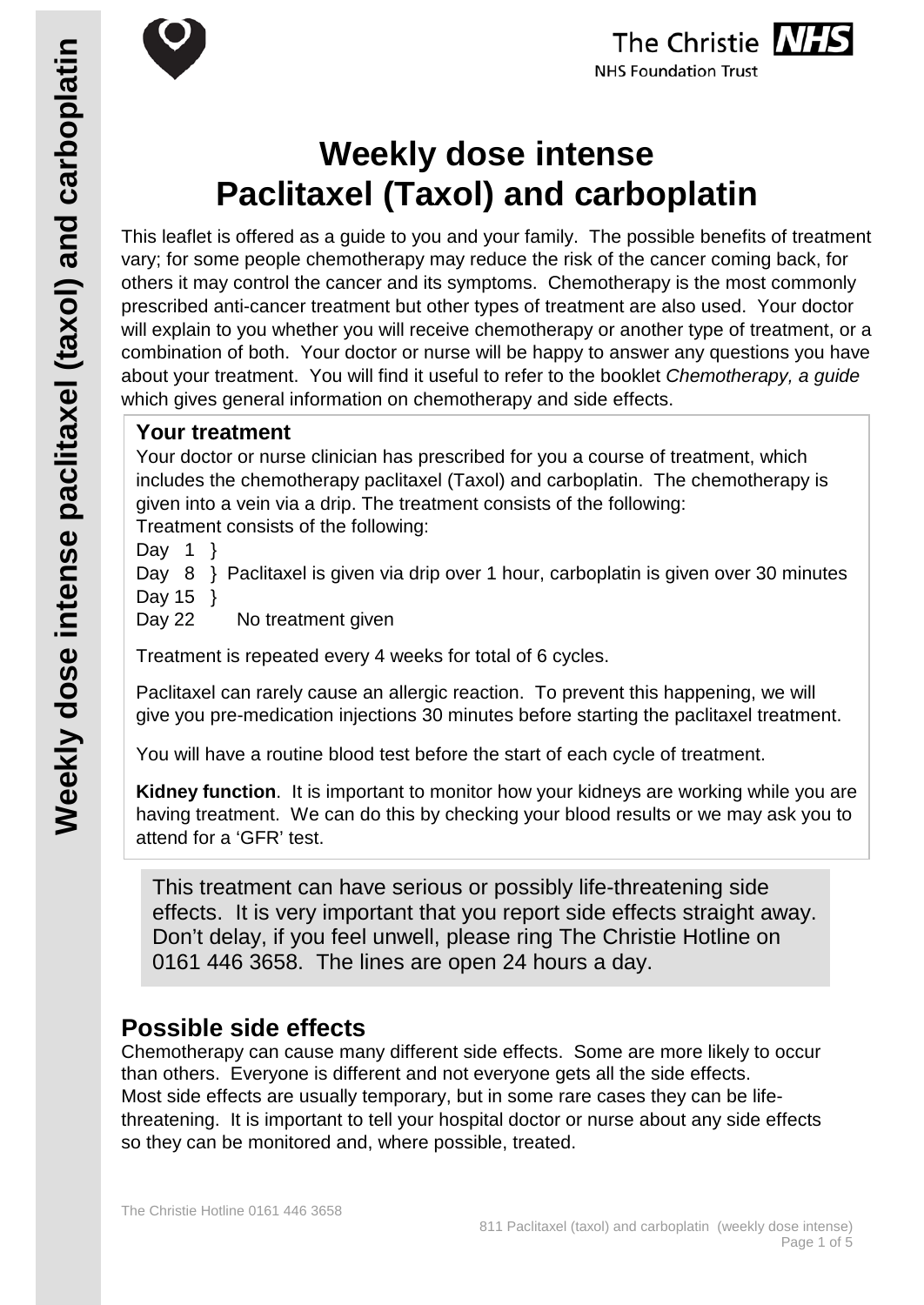# **Increased risk of serious infection:**

You are vulnerable to infection while you are having chemotherapy. Minor infections can become life-threatening in a matter of hours if left untreated. Symptoms of infection include fever, shivering, sweats, sore throat, diarrhoea, discomfort when you pass urine, cough or breathlessness. We recommend that you use a digital thermometer so you can check your temperature. You can buy one from your local chemist.

**If you feel unwell, you have symptoms of an infection or your temperature is 37.5ºC or above or below 36ºC contact The Christie Hotline straight away**.

# **Allergic reactions**

A small number of patients can have an allergic reaction to **paclitaxel** and very rarely to **carboplatin.** Reactions can include breathlessness, a feeling of dizziness, skin rashes, itching, a high temperature, shivering, redness of the face, headache, anxiety, and a desire to pass urine. You will be monitored throughout your treatment for any signs of an allergic reaction but it is important to tell your nurse or doctor if you have any of these signs, or feel unwell in any way.

#### **Common side effects (more than 1 in 10)**

# • **Bruising or bleeding**

This treatment can reduce the production of platelets which help the blood clot. Let your doctor know if you have any unexplained bruising or bleeding, such as nosebleeds, bloodspots or rashes on the skin, and bleeding gums. You may need a platelet transfusion.

# • **Anaemia (low number of red blood cells)**

While having this treatment you may become anaemic. This may make you feel tired<br>While having this treatment you may become anaemic. This may make you feel tired and breathless. Let your doctor or nurse know if these symptoms are a problem. You may need a blood transfusion.

#### • **Nausea and vomiting (sickness)**

The severity of this varies from person to person. Anti-sickness medication may be given along with your chemotherapy to prevent this. You may also be given anti-sickness tablets to take at home. If you continue to feel or be sick, contact your GP or this hospital, because your anti-sickness medication may need to be changed or increased.

#### • **Hair loss**

Hair loss is usually total. The hair falls out gradually 10 to 14 days following your first course of treatment. The time scale varies from person to person. Please remember that this is a temporary side effect and your hair will grow back when your treatment is completed. If you would like an appointment with the wig service, this can be arranged for you. Ask the staff for a copy of the '*Wig Fitting Service'*.

#### • **Tingling and numbness in the fingers or toes**

This is due to the effect of paclitaxel on the nerves and is known as peripheral neuropathy. You may also notice that you have difficulty doing up buttons or similar tasks. Tell your doctor if you notice any numbness or tingling in your hands or feet. This usually improves a few months after treatment has finished although this may be permanent.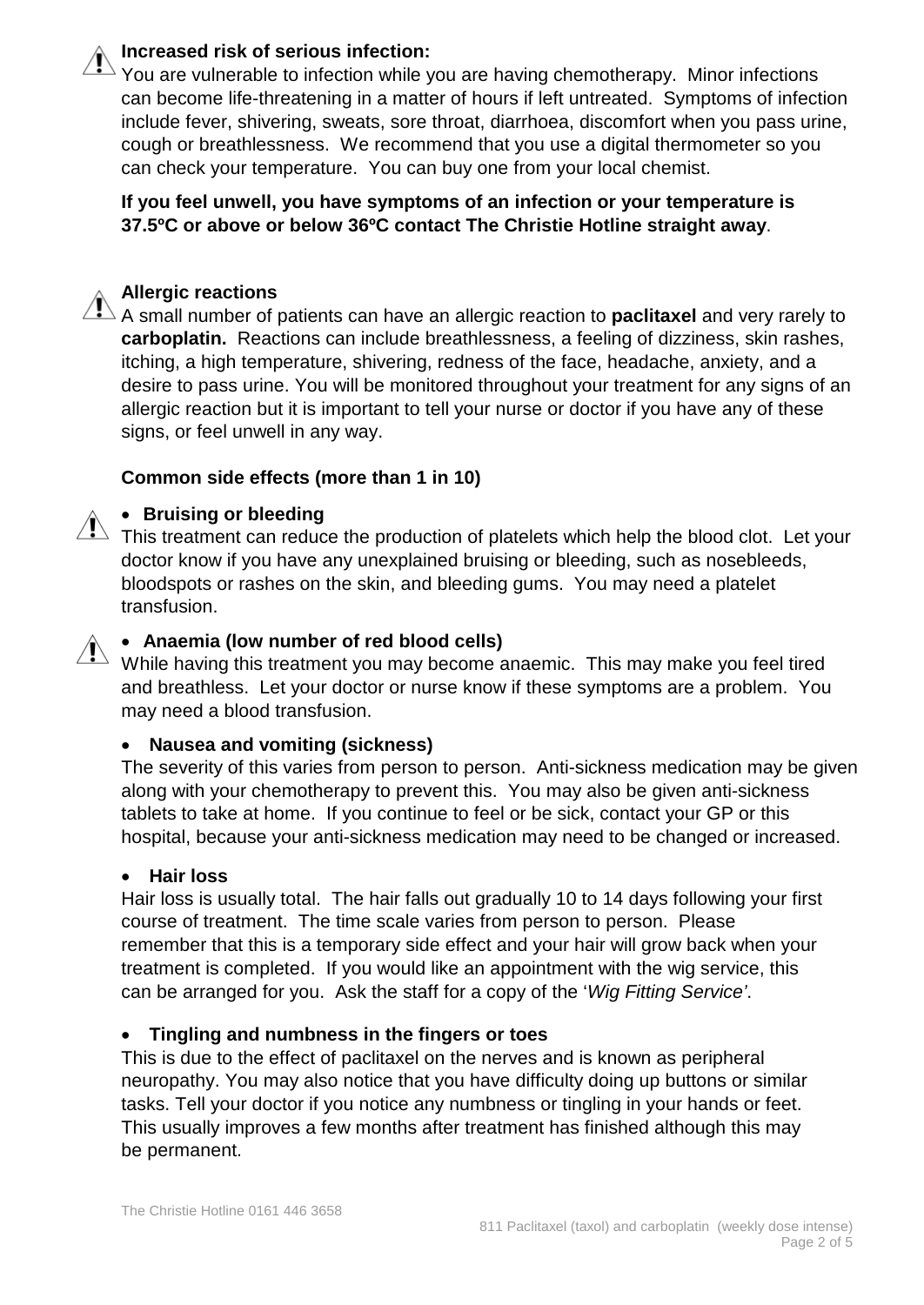# • **Lethargy**

Some chemotherapy may make you feel tired and lacking in energy. It can be frustrating when you feel unable to cope with routine tasks. If you do feel tired, take rest and get help with household chores. If necessary, take time off work. Gentle exercise, such as walking, can be beneficial.

# • **Muscle and joint pains**

Sometimes you may experience pain in the muscles in your legs. A simple painkiller will help. Ask your doctor for advice on this.

# • **Sore mouth**

Your mouth may become sore or dry, or you may notice small mouth ulcers during this treatment. Drinking plenty of fluids and cleaning your teeth regularly and gently with a soft toothbrush can help to reduce the risk of this happening. We can prescribe a mouthwash for you to use during treatment. You can dilute this with water if your mouth is sore. Ask your doctor or nurse for further advice. There is also general mouth care information in the chemotherapy booklet. If you continue to have a sore mouth, please contact The Christie Hotline.

# **Uncommon side effects (less than 1 in 10)**

# • **Diarrhoea**

If this becomes a problem while you are having treatment, anti-diarrhoea tablets can be bought from a pharmacy or prescribed by your GP for a temporary period until this is resolved. If the problem persists contact this hospital. **If you develop severe diarrhoea it is important to contact this hospital straightaway as this may be a sign of a serious infection. Don't delay!**

#### • **Constipation**

Try to drink plenty of fluids. Report this to your hospital doctor or nurse who can advise you regarding diet and who may prescribe a suitable laxative. Ask the staff for a copy of Eating: Help Yourself which has useful ideas about diet when you are having treatment.

#### • **Nail changes**

May cause nail changes and discolouration of the nail bed.

# **Rare side-effects (less than 1 in 100)**

• **Extravasation** is when chemotherapy leaks outside the vein. If you develop redness, soreness or pain at the injection site **at any time** please let us know straight away. Paclitaxel can cause pain where the injection is given, or along the vein. If you feel pain, tell your doctor or nurse as they can slow the drip to reduce the reaction.

#### • **Low blood pressure**

Your blood pressure will be checked during your treatment. Let the doctor know if you feel faint or dizzy.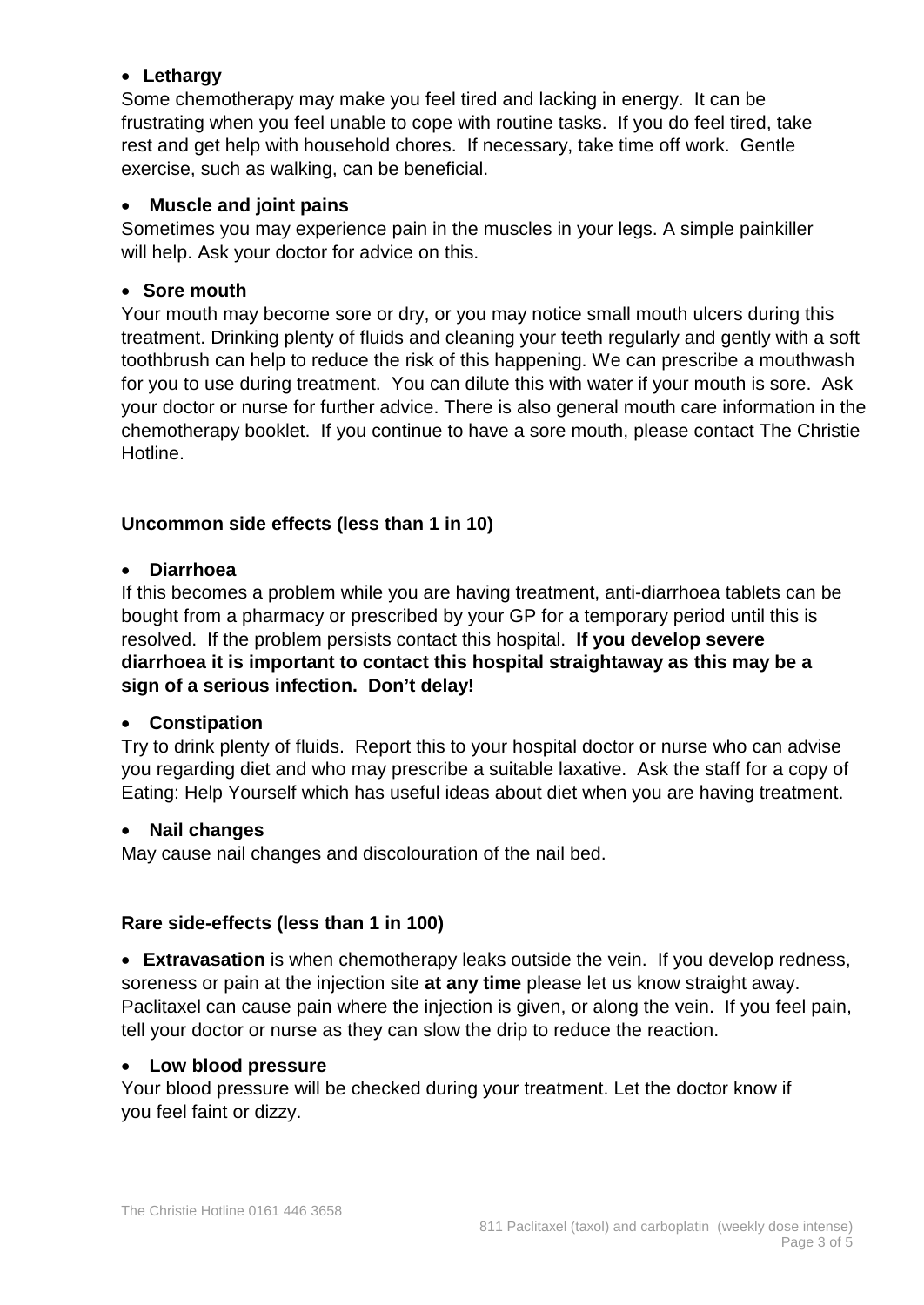# • **Changes in heart rate**

Paclitaxel can sometimes cause a temporary slowing of the heart rate known as bradycardia. This usually does not cause any harm.

# • **Abdominal pain**

This may start a few days after finishing chemotherapy and may last for a few days. Please contact the hospital if this happens. Your doctor can prescribe painkillers if appropriate.

# • **Tinnitus & high frequency hearing loss**

You may develop tinnitus (ringing in the ears), this sensation should subside when your treatment finishes. High frequency hearing loss can occur with this chemotherapy. Rarely, this may be permanent.

# **Serious and potentially life threatening side effects**

In a small proportion of patients chemotherapy can result in very severe side effects which may rarely result in death. The team caring for you will discuss the risk of these side effects with you.

**Other medicines**: Some medicines can be harmful to take when you are having chemotherapy. Let your doctor know about any medications you are taking, including non–prescribed medicines such as complementary therapies and herbal remedies.

# **Sex, contraception & fertility**

**Protecting your partner and contraception:** We recommend that you or your partner use a condom during sexual intercourse while you are having the course of chemotherapy. Chemotherapy is dangerous to unborn babies and this will also protect you and your partner from any chemotherapy drugs that may be present in semen and in the vagina. If you suspect that you may be pregnant please tell your doctor immediately.

**Fertility:** This chemotherapy may affect your ability to have children. Your doctor or nurse should have discussed this with you. If not, please ask them before you start treatment.

**Loss of periods:** Due to the effects of chemotherapy on the ovaries you may find that your periods become irregular or may eventually stop. In younger women this may be temporary, but if you are closer to your menopause it may be permanent. This will result in hot flushes, sweats and vaginal dryness.

# **Late side effects**

Some side effects may become evident only after a number of years. In reaching any decision with you about treatment, the potential benefit you receive from treatment will be weighed against the risks of serious long term side effects to the heart, lungs, kidneys and bone marrow. With some drugs there is also a small but definite risk of developing another cancer. If any of these problems specifically applies to you, the doctor will discuss these with you and note this on your consent form.